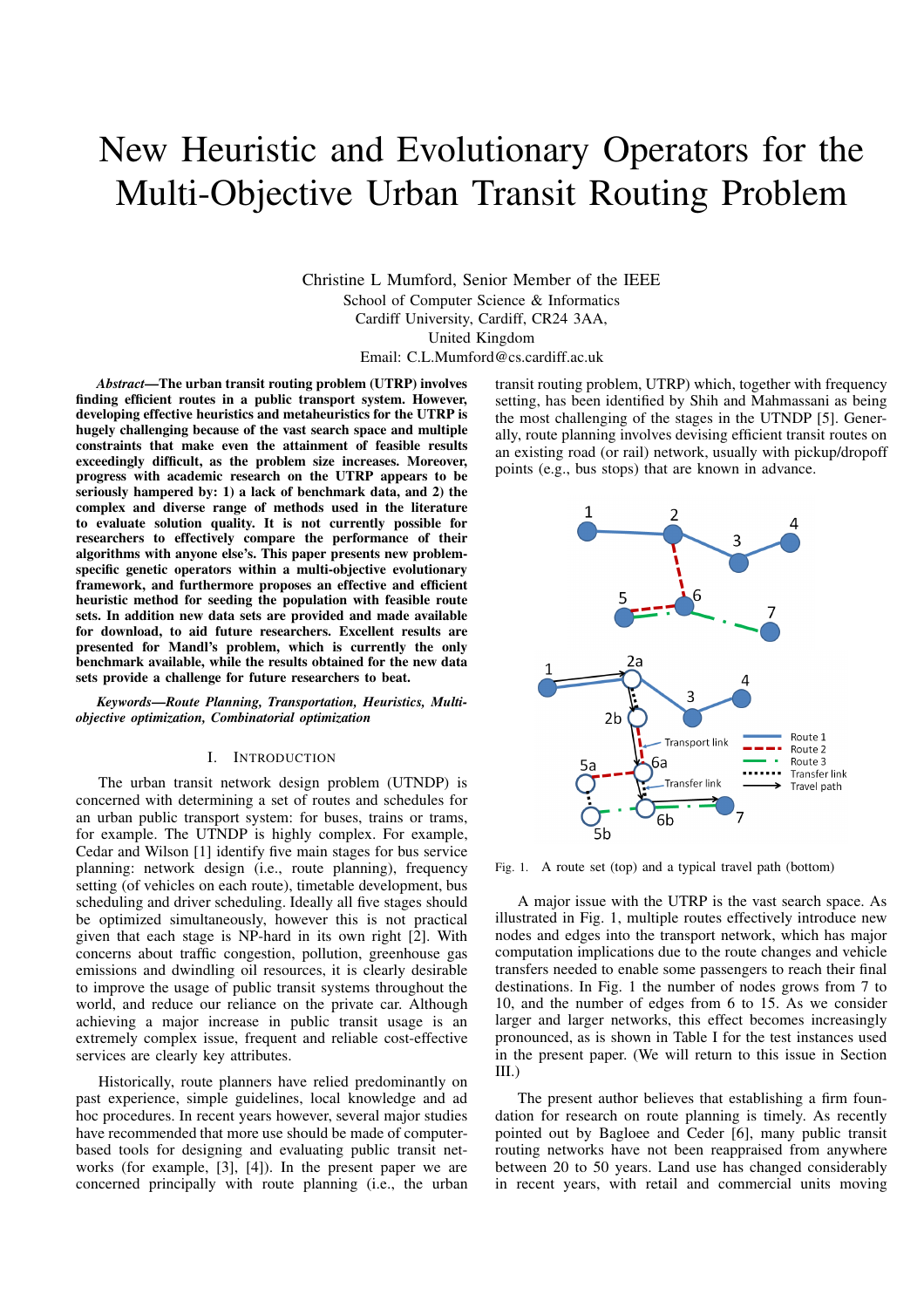TABLE I. NUMBER OF NODES IN THE ORIGINAL TRANSPORT GRAPH, VERSUS THE NUMBER OF NODES TAKING ACCOUNT OF ROUTE CHANGES AND TRANSFER LINKS

| Instance             | Original Nodes | Approx. Nodes in Effective Graph |
|----------------------|----------------|----------------------------------|
| Mandl                |                | 30                               |
| Mumford0             | 30             | 102                              |
| Mumford1             | 70             | 300                              |
| Mumford <sub>2</sub> | 110            | 896                              |
| Mumford3             | 127            | 1110                             |

increasingly away from town centres and into surrounding suburban areas, yet public transport systems have been slow to respond to these changes. Plainly, transport planners could greatly benefit from new metaheuristic approaches to help design transit network systems fit for the 21st Century. However, it would appear that current research in route planning and related network design problems is seriously hampered by two specific shortcomings: 1) a lack of benchmark data, and 2) the diverse and complex variety of schemes reported for evaluating solution quality. Because of these issues, it is currently impossible to effectively compare the performance of the various algorithms that have been developed in recent years. Presently Mandl's 15 node Swiss network instance (Fig. 2) is the only published instance that comes with all necessary information. Furthermore, because most previously published work has been funded to improve specific real world travel networks, the procedures used to evaluate the solutions tend to be highly specific, very complex and impossible to replicate. More benchmark data sets are urgently needed and "text book" variants of the UTRP must be established, if a firm foundation for academic research is to be laid down.



Fig. 2. Mandl's problem (top) and a route set with disconnected components (bottom).

Given that metaheuristic methods typically require (at least) many thousands of route set evaluations, it can be argued that the establishment of fast and effective schemes for route set evaluation is timely. In the present study, a relatively simple model is used, which seems suitable for testing and comparing algorithms. It consists of two objectives:

- 1) average passenger travel time, incorporating in-vehicle travel time and transfer penalty, and
- 2) the sum of the lengths of all the transit routes.

Objective 1 is optimized for service level, to ensure that passengers reach their destinations as quickly as possible. Objective 2 is a simple sum of the lengths of all the routes in a route set, measured in travel time. The longer the routes, the more distance will be covered by the vehicles and the more vehicles will be needed to maintain a reasonable frequency, thus a higher cost for the operator. The research described in the present paper builds on earlier work by Fan and Mumford [7] for route planning covering a single objective, and work by Fan, Mumford and Evans [8] on multiple objectives. The present multi-objective evolutionary algorithm (MOEA) is more sophisticated and efficient and includes an "intelligent" genetic crossover and also a repair mechanism to correct infeasible solutions that do not comply with the problem constraints, as well as new mutation operators and an effective mechanism for seeding the population with feasible solutions. Perhaps the main contribution of this paper however, will prove to be the new data sets, all based firmly on the characteristics of some real-world transit networks. All data and results files can be downloaded [9] to encourage other researchers to try to improve on our results.

Prior to 1979, the few papers published on the UTNDP considered only specific problem instances [10], [11]. In 1979, Christoph Mandl [12], [13] approached the problem in a rather more generic form. He concentrated on the UTRP, and developed a two-stage solution; first a feasible set of routes was generated, then heuristics were applied to improve the quality of the initial route set. Following Mandl's pioneering work, heuristic methods have been widely used to solve the UTNDP, for example [1], [14]. With the advancement of computing technology over the last two decades however, metaheuristic techniques have become increasingly popular for solving these problems, particularly genetic algorithms [15], [16], [17], [18], [19]. For other metaheuristic methods, examples can be seen in [20], [21]. Nevertheless, comparative work is limited to Mandl's 15 node instance.

The remainder of this paper, begins with a description of the UTRP, including the key objectives and constraints along with the method used here for evaluating candidate solutions. Next, in Section III the various genetic operators and heuristics are presented, which are the key contributions of this paper. These are presented within a simple evolutionary multi-objective algorithm framework. Following on from this is Section IV which gives a brief description of the data sets used. Sections V, VI and VII complete the paper with the experimental method, results and brief conclusions, respectively.

#### II. PROBLEM DESCRIPTION

For simplicity, only symmetrical travel networks are considered here, in which the travel time, distance and demand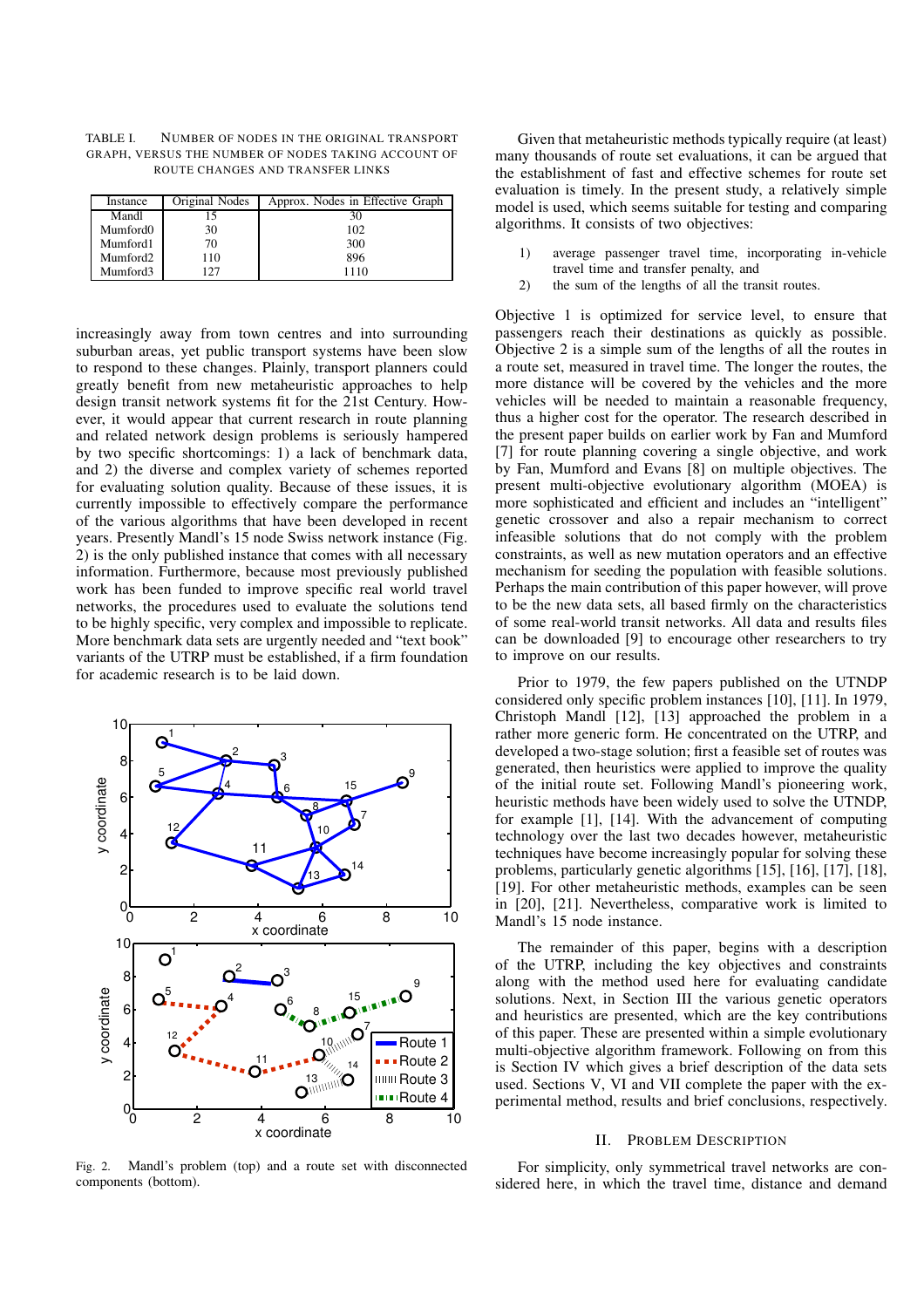between any two nodes is the same regardless of the travel direction. We define a *transport network* (e.g., Fig. 2 top) as an undirected graph where the nodes represent access points (e.g. bus stops), and the edges represent direct transport links (i.e, roads) between two access points. We also define a *route network* (look back to Fig. 1 top) associated with a given route set to be the subgraph of the transport network containing precisely those edges that appear in at least one route of the route set. Finally, to evaluate a candidate route set, we construct the associated *transit network* (Fig. 1 bottom) as follows: *transport edges* correspond to transport links between two nodes on the same route, while *transfer edges* correspond to transfers from one route to another.

*Constraints:* We will assume that there are sufficient vehicles on each route to ensure that the demand between every pair of nodes is satisfied, provided the route network is connected (unlike Fig. 2 bottom). Furthermore, each route should have a maximum length, based on considerations such as driver fatigue and the difficulty of maintaining the schedule [4]. We also define a minimum length, and stipulate that individual routes should contain no loops or cycles. Our complete list of constraints is presented below.

- 1 The route network is connected.<br>2 No route is longer than a prede
- 2 No route is longer than a predefined maximum number of nodes (MAX).
- 3 No route is shorter that a predefined minimum number of nodes (MIN).
- No route should contain any loops or cycles.
- 5 The route set will contain exactly  $r$  routes, where  $r$  is specified in advance.
- 6 The demand, travel time and distance matrices are symmetrical, and we assume that a vehicle will travel back and forth along the same route, reversing its direction each time it reaches a terminal node.
- The demand level remains the same throughout the period of study.
- The transfer penalty (representing the inconvenience of moving from one vehicle to another) is set at 5 minutes, in line with previous studies (for example, [5], [16])
- 9 In our simplified model, we do not consider vehicle frequency/headway, but assume that there are sufficient vehicles and capacity, and total travel time consists only of in vehicle transit time plus transfer penalties at 5 minutes for each transfer.
- 10 Passenger choice of routes is based on shortest travel time.

*Evaluation:* We consider both *passenger cost* and *operator cost*. In general, passengers want to travel to their destination in the shortest possible time, but avoiding the inconvenience of making too many transfers. Fig. 1 (bottom) shows a typical shortest path from node 1 to node 7,  $\alpha_{1.7}$ . The path includes *transport links* where a passenger is travelling in a vehicle, and *transfer links* representing the need to change vehicles. Fig. 1 (bottom) illustrates two locations for changes at nodes 2 and 6. The minimum journey time,  $\alpha_{od} = \alpha_{od}(R)$ , from any given pair of nodes,  $o = origin$  to  $d =$  destination, is thus made up of two components: in vehicle travel time and transfer penalty. In this study we will assume that the transfer penalty is a constant (5 minutes), and that passengers will choose to travel on the shortest-time paths. Let  $d_{ij}$  denote the transit demand from node  $i$  to node  $j$  (defined in terms of the number of passengers wishing to travel from i to j). We define the *passenger cost* for a route set R to be the mean

journey time over all passengers,

$$
C_P(R) = \frac{\sum_{i,j=1}^n d_{ij} \alpha_{ij}(R)}{\sum_{i,j=1}^n d_{ij}} \tag{1}
$$

where  $\alpha_{ij}$  is the shortest journey time from i to j using route set R.

Operator costs depend on many factors, such as the number of vehicles needed to maintain the required level of service, the daily distance travelled by the vehicles and the costs of employing sufficient drivers. We shall use a simple proxy for operator costs: the sum of the costs (in time) for traversing all the routes in one direction. We will call this the total route set length,  $R(L)$ , defined as:

$$
C_O = R(L) = \sum_{a=1}^{r} \sum_{(i,j) \in r} t_{ij}(a)
$$
 (2)

where a is a typical route in  $R, r = |R|$  is the number of routes in the route set, and  $t_{ij}(a)$  refers to transport link  $(i, j) \in a$ . The passenger cost  $C_P$  (average travel time) and the operator cost  $C<sub>O</sub>$  (total route length) will be traded off as conflicting objectives by our multi-objective optimization algorithm.

*Other Parameters:* In addition to passenger costs  $C_P$ and operator costs  $C<sub>O</sub>$ , the following parameters are used to evaluate some route sets more extensively:

- $d_0$  Percentage demand satisfied without any transfers.
- $d_1$  Percentage demand satisfied with one transfer.
- $d_2$  Percentage demand satisfied with two transfers.
- $d_{un}$  Percentage demand unsatisfied (we assume that more than two transfers per journey is unacceptable).

## III. HEURISTICS, GENETIC OPERATORS AND THE MOEA FRAMEWORK

Before the heuristics and genetic operators are presented, the simple MOEA framework that was used is outlined in this Section. SEAMO2 [22], [23] is chosen for this work principally because of its speedy run time and ease of implementation. SEAMO2 is a steady-state MOEA that uses simple replacement strategies such that an offspring replaces a weaker parent in the population, if that offspring dominates it. For this reason the need for the sophisticated global fitness calculations or complex dominance rankings typical of other state-of-theart MOEAs is avoided. Nevertheless, results produced by the SEAMO algorithms have proven competitive on several problems and have the advantage of faster run times (for example see [24], [25]). Besides the precise choice of MOEA is not considered important for the purpose of the present paper, as the focus is on the supporting genetic operators and construction heuristics that are easily transferable to other algorithms such as NSGAII. The SEAMO2 framework is outlined for the UTRP in Fig. 3.

Each individual in the population is selected in turn to serve as a first parent for crossover. A second parent is then selected at random (uniformly) from the population (excluding the first parent), and crossover is applied (explained later). In our case this is followed by an application of a specialized repair procedure, which replaces nodes that may be absent from the route set, having been removed by the crossover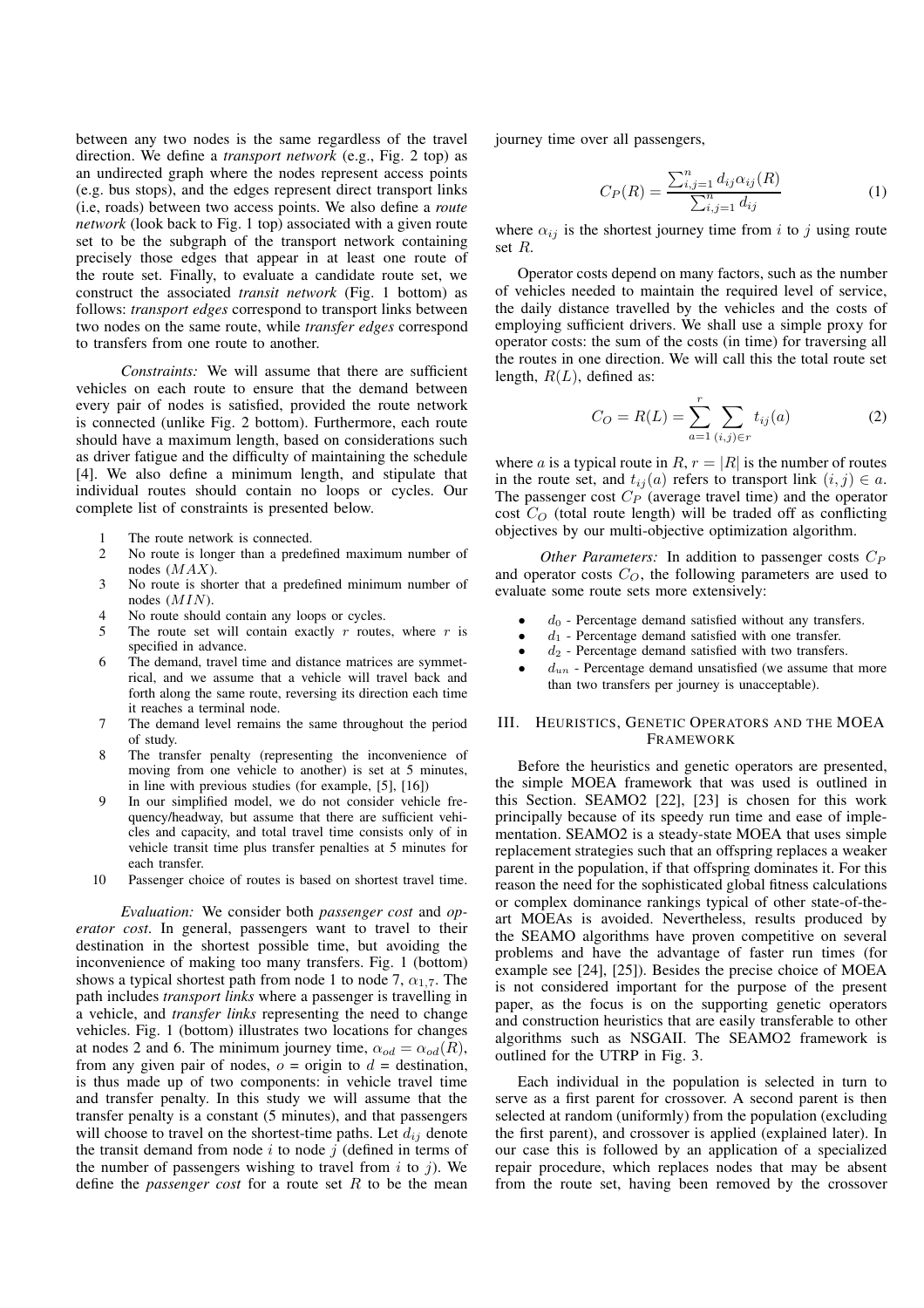|     | Fig. 3. SEAMO2 AlGORITHM                                                          |  |  |  |  |  |
|-----|-----------------------------------------------------------------------------------|--|--|--|--|--|
|     | 1: Generate initial population of feasible route sets                             |  |  |  |  |  |
|     | 2: Calculate passenger and operator costs for each route set                      |  |  |  |  |  |
|     | 3: Record the best-routeset-so-far for each objective                             |  |  |  |  |  |
|     | 4: repeat                                                                         |  |  |  |  |  |
| 5:  | for each individual in the population do                                          |  |  |  |  |  |
| 6:  | This individual is Parent1                                                        |  |  |  |  |  |
| 7:  | Select a second individual at random (Parent2)                                    |  |  |  |  |  |
| 8:  | Offspring $\leftarrow$ Crossover(Parent1, Parent2)                                |  |  |  |  |  |
| 9:  | Repair(Offspring)                                                                 |  |  |  |  |  |
| 10: | Apply mutation(Offspring)                                                         |  |  |  |  |  |
| 11: | <b>if</b> Offspring is a duplicate <b>then</b>                                    |  |  |  |  |  |
| 12: | Delete offspring                                                                  |  |  |  |  |  |
| 13: | else if Offspring dominates either parent then                                    |  |  |  |  |  |
| 14: | Offspring replaces the dominated parent, testing Parent 1 first,                  |  |  |  |  |  |
|     | then Parent 2                                                                     |  |  |  |  |  |
| 15: | <b>else if</b> Offspring dominates either vector containing the best-so-far       |  |  |  |  |  |
|     | objective or Offspring improves on a best-so-far objective then                   |  |  |  |  |  |
| 16: | Offspring replaces a parent, ensuring the other best-so-far objec-                |  |  |  |  |  |
|     | tive is not lost                                                                  |  |  |  |  |  |
| 17: | <b>else if</b> Offspring and parent $(s)$ are mutually non-dominating <b>then</b> |  |  |  |  |  |
| 18: | Find an individual in the population that is dominated by the                     |  |  |  |  |  |
|     | Offspring and replace it with the Offspring                                       |  |  |  |  |  |
| 19: | else                                                                              |  |  |  |  |  |
| 20: | Delete Offspring                                                                  |  |  |  |  |  |

20: Delete Offspring 21: **until** the stopping condition is satisfied

22: **print** All non-dominated solutions in the final population.

operator. Next, mutation is applied and carefully controlled to avoid loss of feasibility in the route sets. The two objective values for passenger cost and operator cost are then computed for the offspring, and a decision is made as to whether the new offspring replaces an existing population member. We will now describe the main operations in more detail.

*Generating the initial population (Fig. 3 line 1):* Route set sizes, maximum  $(MAX)$  and minimum  $(MIN)$ route lengths and the population size are controlled by the user. The route generation procedure is designed to encourage *coverage* and *connectivity* of the route network. Within an individual route set, the routes are produced one at a time, with nodes added one by one. The initial length of each route is determined by generating a random integer to give a length between the  $MIN$  and  $MAX$ . First a node is randomly selected to seed route 1. A second node is then selected from the set of nodes adjacent to the first node in the transport network. If there is more than one node to choose from, a random selection is made. Provided the specified route length is destined to be greater than two nodes, a third node will be selected as a random unused (to avoid cycles) adjacent node to the second node, if one exists. If none exist, the route is reversed and grown in the other direction (if possible). Nodes are added to the first route in this way, until one (or more) of the following conditions is met: 1) a situation is reached where the terminal nodes both have degree 1 in the transport network; 2) a cycle would be formed if another node was added; 3) the route length reaches its predetermined value. If the first route fails to reach its predetermined length, all the nodes are removed except for the initially selected node, and another attempt is made to grow the route. This is repeated until success is achieved.

Once the first route has reached its required length, the second will then be seeded from a randomly selected node present in the first route. The second route is then grown in a similar way as described above until it too reaches its predetermined length. The third and any subsequent routes will be seeded by a node used in ANY previously generated routes, to ensure connectivity. Thus the third route will be seeded

|     | Fig. 4. Generate a routeset                                                            |  |  |  |  |  |
|-----|----------------------------------------------------------------------------------------|--|--|--|--|--|
|     | 1: $\{n =$ number of nodes; $r =$ number of routes, MAX, MIN = maximum,                |  |  |  |  |  |
|     | minimum number of routes in route set, $ADJ(i)$ = adjacency list for                   |  |  |  |  |  |
|     | node $i$ in transit network $\}$                                                       |  |  |  |  |  |
|     | 2: Initialize set $Chosen \leftarrow \emptyset$ {Nodes used so far in least one route} |  |  |  |  |  |
|     | 3: for count $\leftarrow$ 1 to r do                                                    |  |  |  |  |  |
| 4:  | Determine the length of current route l at random from $\in$                           |  |  |  |  |  |
|     | ${MIN,  MAX}$                                                                          |  |  |  |  |  |
| 5:  | if count $= 1$ then                                                                    |  |  |  |  |  |
| 6:  | Choose a node, <i>i</i> , at random $\in \{1, , n\}$ {Seed the first route}            |  |  |  |  |  |
| 7:  | Initialize route, $route(1)(1) \leftarrow i$                                           |  |  |  |  |  |
| 8:  | else                                                                                   |  |  |  |  |  |
| 9:  | Choose a node, i, at random $\in Chosen$ {Seed the next route,                         |  |  |  |  |  |
|     | ensuring connectivity $\}$                                                             |  |  |  |  |  |
| 10: | $Chosen \leftarrow Chosen \cup \{i\}$                                                  |  |  |  |  |  |
| 11: | Initialize route, $route(count)(1) \leftarrow i$                                       |  |  |  |  |  |
| 12: | $length \leftarrow 1$                                                                  |  |  |  |  |  |
| 13: | while {Current route length less than $l$ } AND {route has not been                    |  |  |  |  |  |
|     | reversed more than once do                                                             |  |  |  |  |  |
| 14: | $Unused \leftarrow ADJ(i) \setminus route(count)$ {Unused contains nodes               |  |  |  |  |  |
|     | adjacent to i, but currently absent from route (count) $\}$                            |  |  |  |  |  |
| 15: | if $Unused \neq \emptyset$ then                                                        |  |  |  |  |  |
| 16: | $length \leftarrow length + 1$                                                         |  |  |  |  |  |
| 17: | Select a node, j adjacent to $i \in Unused$ at random                                  |  |  |  |  |  |
| 18: | $route(count)(length) \leftarrow j$ {Add it to the end of the current                  |  |  |  |  |  |
|     | route $\}$                                                                             |  |  |  |  |  |
| 19: | $i \leftarrow j$                                                                       |  |  |  |  |  |
| 20: | $Chosen \leftarrow Chosen \cup \{j\}$                                                  |  |  |  |  |  |
| 21: | else                                                                                   |  |  |  |  |  |
| 22: | Reverse the route, so that $i \leftarrow route(1)$                                     |  |  |  |  |  |
|     | $\{Finally, if not all nodes are yet present in the routeset, add them here\}$         |  |  |  |  |  |
|     | 23: if $ Chosen  < n$ then                                                             |  |  |  |  |  |
| 24: | Call Repair $\{routeset, Chosen, n, r, MAX, MIN\}$                                     |  |  |  |  |  |
| 25: | <b>if</b> routeset successfully repaired <b>then</b>                                   |  |  |  |  |  |
| 26: | return routeset feasible                                                               |  |  |  |  |  |

27: **else return** routeset infeasible

from a node occurring in routes 1 or 2, and the forth route from any node in routes 1, 2 or 3, etc. After initial seeding, the selection process favours nodes that have not yet been included in ANY previously constructed route. Throughout the construction process loops and cycles are prevented and connectivity is assured. Nevertheless, the process does not ensure completeness (all the nodes present), and a final *Repair* stage is applied when needed, to add the nodes that are absent. Repair is also used to replace missing nodes following the application of crossover. Pseudocode is given for this routine in Fig. 4.

*Calculating passenger and operator costs (Fig. 3 line* 2): The evaluation of the passenger costs,  $C_P(R)$ , (i.e., the average travel time) is the most time consuming part of the implementation, requiring execution of an *all pairs shortest paths* (time complexity  $\tilde{O}(n^3)$  for *n* nodes in a network) for each new candidate route set. It is worth noting at this point that the size of a transit network (Fig. 1 bottom) will generally greatly exceed the size of its underlying transport or route network (Fig. 1 top), as can be observed earlier in the paper (Table I) and also later on (Table II). The size of a given transit network can be obtained by adding together all the nodes on all the routes including duplicates (Fig. 1 top: 2a, 2b, 5a, 5b, 6a and 6b). For another example, suppose that a transport network consists of 8 nodes, and the following routes make up a route set for this network:  $\{1 - 2 - 3 - 4 - 5\}$ ;  $\{1 - 2 - 3 - 8 - 7\}$ ;  ${8 - 7 - 5 - 4}$  and  ${6 - 2 - 1}$ . Although the size of the transport network is only 8 nodes, the transit network has  $5 +$  $5 + 4 + 3 = 17$  nodes. The passenger costs are evaluated using the dynamic programming algorithm of Floyd-Warshall [26] to compute the shortest paths (in terms of travel time) through the transit network between each pair of points. These travel times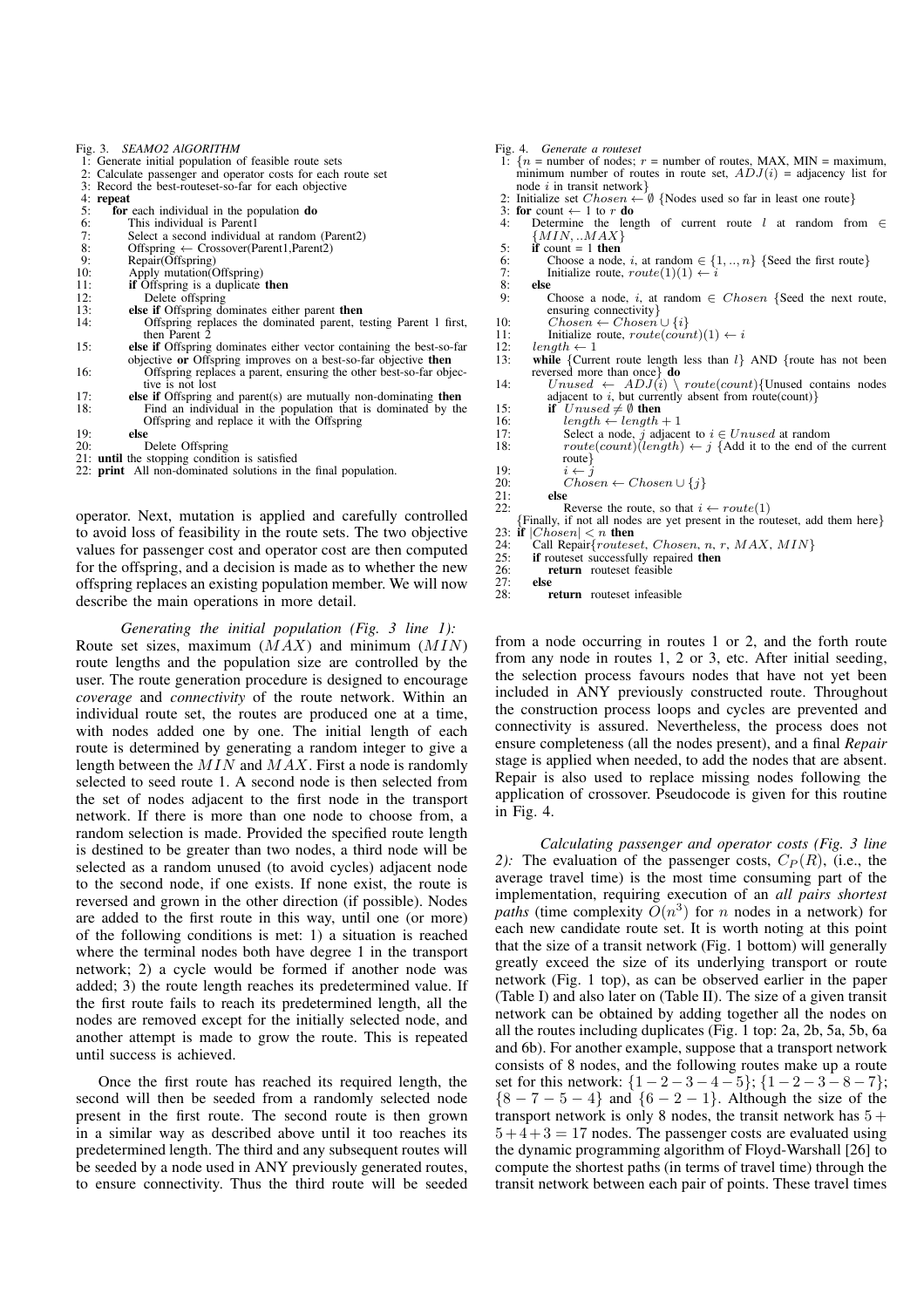are then weighted according to the level of demand between each pair of origin/destination points to obtain  $C_P(R)$ .

*Crossover (Fig. 3 line 8):* Crossover produces an offspring by selecting approximately half of the routes from each of its two parents, choosing alternate routes from each parent in turn, until the required number of routes have been selected. At each stage, routes are favoured if they contain nodes that have not been previously included in the offspring under construction. However, steps are taken to ensure that the offspring route set will be connected. In more detail, a random route from the first parent seeds the offspring. Next a route is chosen from the second parent. However, only those routes from the second parent with at least one node in common with the "seed" route are eligible for selection, to ensure connectivity. From these eligible routes, the route selected will be the one that has the largest proportion of nodes absent from the first route. For example, suppose we have an 8 node transport network, and the first route selected from parent 1 contains nodes 1, 2, 3 and 4. If we are then considering a route from parent 2 containing nodes 1, 2, 4, 5 and 6, we note that nodes 1, 2, and 4 are common to the two routes, making the new route eligible (because the routes have at least one node in common). However, the route under consideration also has two nodes, 5 and 6, that are not present in the "seed" route. Thus, from the total length of the candidate route of 5 nodes, 2 nodes are new, making new node proportion for this route  $= 2/5$ . An eligible route in parent 2 producing the highest value for this fraction will be selected as the second route for the offspring. Attention will then revert to parent 1, and a third route selected using newly computed fractions for the unused routes in parent 1. This time the fraction will measure the proportion of nodes absent from both the routes previously selected for the offspring. To ensure connectivity, though, eligible routes in parent one will have at least one node in common with at least one route already selected for the offspring. In the case of a tie (i.e., the new node fractions for two routes are the same), a random choice is made between the tied routes. The process is repeated until the required number of routes is chosen.

*Repair (Fig. 3 line 9):* The purpose of repair is to attempt to add any nodes absent from an offspring route network, following route set generation or crossover. This is achieved by augmenting the terminal nodes of the initial routes with nodes currently missing from a route set, where suitable adjacency relationships exist in the transport network. Routes are selected one by one at random without replacement from the route set, and attempts are made to add absent nodes to the ends of the routes. As many unused nodes as possible will be added to a selected route, until it is not possible to add further unused nodes. This will happen if a lack of an adjacency relationship precludes the addition of further unused nodes to the ends of the route, or if the route length reaches MAX nodes. Once all the missing nodes have been added, the process will terminate. If a route set remains incomplete following an attempt to augment the first route selected, a second route will be chosen and an attempt made to augment it, as before. Routes will continue to be selected in this way, without replacement, until all the nodes have been added, or attempts at adding them exhausted. In the latter case, a route set will be rejected and will not be allowed to enter the population (observations indicate that this does not occur very often).

Fig. 5. *Repair routeset*

 ${routest, Chosen, n, r, MAX, MIN}$  {Chosen lists nodes used in routeset}

- 3: Choose a route at random without replacement  $4$ : **if** length of this route  $\lt MAX$  then
- 4: **if** length of this route < MAX **then** 5: If possible add unused nodes to either end
- 
- 6: **until**  $\{|\text{Chosen}| = n\}$  OR  $\{|\text{Chosen}| < n$  AND possibilities exhausted }
- 7: **return** routeset

*Mutation (Fig. 3 line 10):* Initially the mutation used was based on the *Make-Small-Change* procedure, described in and earlier paper [7], which modifies an existing route set to produce a new feasible route set, either by adding or deleting a single node to or from one of the routes. However this approach was found to be ineffective in dealing with a "bloating" phenomenon intrinsic within the current work. "Bloating" results from a gradual build up of "extra nodes" added during the repair process. To counterbalance "bloating", a new mutation has been developed.

The new mutation operator calls either *add-nodes* or *delnodes* routines each with equal probability. At the start of the routine a random integer  $I$  is generated in the range  $[1, r \times MAX/2]$ , to select the number of nodes to attempt to add or remove. The *add-nodes* procedure attempts to add nodes to either or both ends of the routes until  $I$  nodes have been added, or it is not possible to add further nodes whilst adhering to all the constraints. Routes are selected in turn, at random and without replacement, and as many nodes as possible are added to the end of each selected route before moving onto the next route. The *delete-nodes* procedure proceeds in a similar way but with as many nodes as possible up to a maximum of  $I$  this time being deleted from the ends of the routes. Once again, the procedure ensures that no constraint is violated (i.e., routes must not be reduced beyond the minimum number of nodes stipulated, only nodes that are duplicated elsewhere are candidates for removal, and the route set should remain connected). In extensive tests, the above add and delete operations have worked well.

### IV. THE DATA SETS

Four new instances were created for the present work, three of which (Mumford1, Mumford2 and Mumford3) are based on information manually extracted from bus route network maps for real cities: one in China (Yubei) and two in the UK (Brighton and Cardiff), respectively. The other instance (Mumford0), is a smaller network. In addition, Mandl's 15 city Swiss network [13] is also used here. Features of all the data sets used in the experiments are outlined in Table II. For all our data sets the input matrices for both vehicle travel times and demand are symmetrical. The data sets and details of how they were generated can be downloaded from [9], as well as the results files and full definitions of the lower bounds used in Table II. Lower bounds can be useful for estimating the solution quality of minimization problems when true optima are not known. The lower bound for the passenger cost is computed by simply assuming that each passenger can travel from source to destination along the shortest path in the transport network (with no transfers). For the operator cost, a lower bound is computed on the basis of a minimum spanning tree of travel times with extra links added to take account of the

 $rac{2}{3}$ **repeat**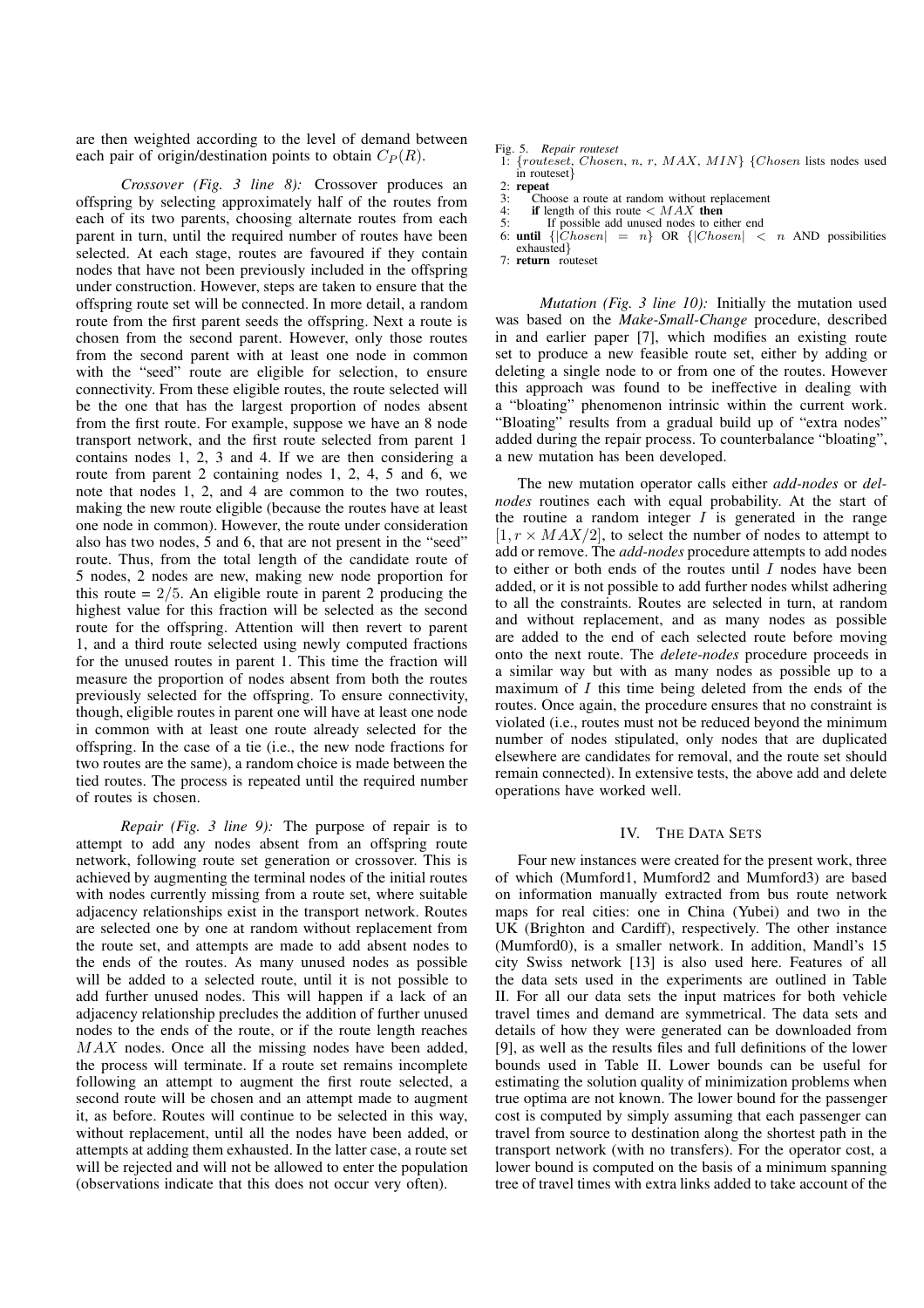

Fig. 6. Transport Networks for our new Data Sets

number of routes in the route set and their minimum lengths. Careful attention was paid to the generation of links in the design of our software to ensure that it visually resembles a real road network. Visual representations of our newly created data (Mumford0 - Mumford3) are presented in Fig. 6.

## V. EXPERIMENTAL METHOD

This paper reports the results from two sets of experiments. For the first we compare results obtained by the approach proposed in the present paper with the results reported in [8], using the same run time parameters (Although many more generations were used than is strictly necessary to obtain a good set of results): 10 runs, population of 200, number of generations 1000, 3000, 4000 and 5000 for 4, 6, 7, and 8 routes respectively. In the second set of experiments we test the new approach on all our data sets. This time we use sets of 20 replicate runs on each instance, with a population size of 200 and 200 generations.

#### VI. RESULTS

Unfortunately it is not possible to generate meaningful statistics or quality metrics in this paper, because there are no published results with which to make statistical comparisons. Neither are there any known optimum solutions. One contribution of this author is a mechanism for producing lower bounds on the passenger cost,  $C_p$ , and operator cost,  $C<sub>o</sub>$  (see supplementary material, [9]). Looking at the results, however, the lower bounds for passenger costs would seem to be better than those computed for operator costs, although the divergence of the best operator costs away from the lower bounds could just as easily be explained by a lack of exploration of the necessary part of the Pareto space.



Fig. 7. Approximate Pareto Fronts Obtained by SEAMO2.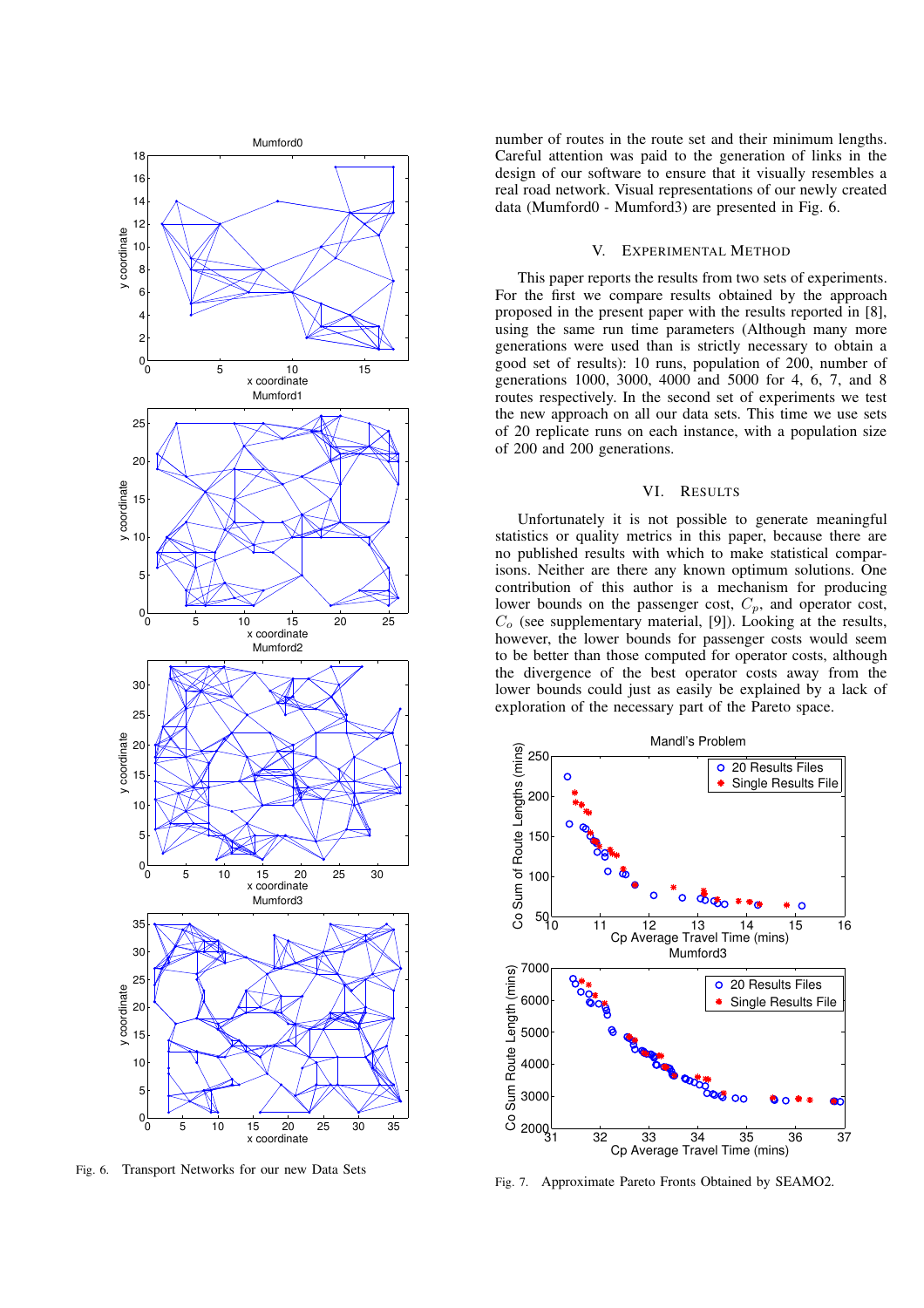Table III shows the best objectives obtained for passengers  $(C_p)$  and operators  $(C_o)$  and the corresponding routes for Mandl's Problem using sets of 10 replicate runs of the SEAMO2 algorithm. These are compared with results from [8], as explained above. In every case SEAMO2 has obtained better results for the passenger objectives, although the operator objective cannot be improved because 63 is equal to the lower bound for  $R(L)$ .

Table IV shows the best cost for passengers  $(C_p)$  and operators  $(C_o)$  extracted from the 20 replicate runs for each problem instance, along with the computed lower bounds shown in brackets. Notably, the passenger cost values,  $C_p$  are much closer to their lower bound values than is the case for the operator costs,  $C<sub>o</sub>$ .

Fig. 7 illustrates the approximate Pareto fronts obtained from a single run (\*) and extracted from the 20 sets of replicate runs (o) for two of the instances. The solution quality and spread along the Pareto Front appear to be reasonable for a single run, when compared to the non-dominated solutions extracted from all 20 replicate runs.

#### VII. CONCLUSIONS

This paper has presented some new sophisticated problemspecific heuristics and genetic operators for the UTRP in a multi-objective evolutionary framework. The approach balances user and operator costs. Excellent results have been obtained using Mandl's benchmark, beating previously published results for passenger costs and equaling the lower bound for operator costs. Results are also presented for larger instances created by the author. The new instances and results files are all available for download, providing future authors with much needed benchmarks. To ensure comparability of computational routines with other authors, sample route sets obtained by the present evolutionary algorithm are included complete with respective passenger and operator costs. Furthermore, the test data is supplied with  $(x, y)$  coordinates so the the networks and route sets can be visualized.

Work is currently underway to introduce additional specialist heuristics to seed the population, and this is producing encouraging results, especially for larger instances. In addition, we are collecting real-world data and experimenting with a range of metaheuristics in addition to EAs.

#### **REFERENCES**

- [1] A. Ceder and N. H. M. Wilson, "Bus network design," *Transportation Research Part B: Methodological*, vol. 20, no. 4, pp. 331–344, August 1986.
- [2] T. L. Magnanti and R. T. Wong, "Network design and transportation planning: Models and algorithms," *Transportation Science*, vol. 18, no. 1, pp. 1–55, 1984.
- [3] G. Nielsen, "Hitrans best practice guide 2: Public transport planning the networks," European Union Interreg IIIB (North Sea Region), Tech. Rep., 2005.
- [4] F. Zhao and A. Gan, "Optimization of transit network to minimize transfers," Lehman Center for Transportation Research, Florida International University, 605 Suwannee Street, MS 30, Tallahassee FL 32399-0450, Tech. Rep. BD-015-02, December 2003.
- [5] M. H. Shih MC, "A design methodology for bus transit networks with coordinated operations," Center for Transportation, The University of Texas at Austin, Austin, Texas 78705-2650, Tech. Rep. SWUTC/94/60016-1, August 1994.
- [6] S. A. Bagloee and A. A. Ceder, "Transit-network design methodology for actual-size road networks," *Transportation Research Part B: Methodological*, vol. 45, no. 10, pp. 1787 – 1804, 2011.
- [7] L. Fan and C. Mumford, "A metaheuristic approach to the urban transit routing problem," *Journal of Heuristics*, vol. 16, pp. 353–372, 2010.
- [8] L. Fan, C. L. Mumford, and D. Evans, "A simple multi-objective optimization algorithm for the urban transit routing problem," in *Proceedings of the Eleventh conference on Congress on Evolutionary Computation*, ser. CEC'09, 2009, pp. 1–7.
- [9] C. L. Mumford, "Data and results," 2013, the data, results and supplimentary material can be downloaded from: http://users.cs.cf.ac.uk/C.L.Mumford/Research%20Topics/UTRP/CEC2013Supp/.
- [10] W. Lampkin and P. D. Saalmans, "The design of routes, service frequencies, and schedules for a municipal bus undertaking: A case study," *Journal of the Operational Research Society*, vol. 18, pp. 375– 397, Dec. 1967.
- [11] L. Silman, Z. Barzily, and U. Passy, "Planning the route system for urban buses," *Computers & Operations Research*, vol. 1, no. 2, pp. 201 – 211, 1974.
- [12] C. E. Mandl, "Evaluation and optimization of urban public transportation networks," *European Journal of Operational Research*, vol. 5, no. 6, pp. 396 – 404, 1980.
- [13] ——, *Applied network optimization*. Academic Press, London ; New York :, 1979.
- [14] M. H. Baaj and H. S. Mahmassani, "Hybrid route generation heuristic algorithm for the design of transit networks," *Transportation Research Part C: Emerging Technologies*, vol. 3, no. 1, pp. 31 – 50, 1995.
- [15] J. Agrawal and T. V. Mathew, "Transit route network design using parallel genetic algorithm," *Journal of Computing in Civil Engineering*, vol. 18, no. 3, pp. 248 – 256, 2004.
- [16] P. Chakroborty and T. Wivedi, "Optimal route network design for transit systems using genetic algorithms," *Engineering Optimization*, vol. 34, no. 1, pp. 83–100, 2002.
- [17] P. Chakroborty, "Genetic algorithms for optimal urban transit network design," *Computer-Aided Civil and Infrastructure Engineering*, vol. 18, no. 3, pp. 184–200, 2003.
- [18] S. B. Pattnaik, S. Mohan, and V. M. Tom, "Urban bus transit route network design using genetic algorithm," *Journal of Transportation Engineering*, vol. 124, pp. 368–375, July/August 1998.
- [19] V. M. Tom and S. Mohan, "Transit route network design using frequency coded genetic algorithm," *Journal of Transportation Engineering*, vol. 129, pp. 186–195, March/April 2003.
- [20] W. Fan and Y. B. Machemehl, "A tabu search based heuristic method for the transit route network design problem," in *In 9th International Conference on Computer Aided Scheduling of Public Transport*, 2004.
- [21] ——, "Using a simulated annealing algorithm to solve the transit route network design problem," *Journal of Transportation Engineering*, vol. 132, no. 2, pp. 122–132, 2006.
- [22] C. Mumford, "Simple population replacement strategies for a steadystate multi-objective evolutionary algorithm," in *Genetic and Evolutionary Computation (GECCO) 2004*, ser. Lecture Notes in Computer Science, K. Deb, Ed. Springer Berlin / Heidelberg, 2004, vol. 3102, pp. 1389–1400.
- [23] C. Valenzuela, "A simple evolutionary algorithm for multi-objective optimization (seamo)," in *Evolutionary Computation, 2002. CEC '02. Proceedings of the 2002 Congress on*, vol. 1, may 2002, pp. 717 –722.
- [24] G. Colombo and C. Mumford, "Comparing algorithms, representations and operators for the multi-objective knapsack problem," in *Evolutionary Computation, 2005. The 2005 IEEE Congress on*, vol. 2, sept. 2005, pp. 1268 – 1275 Vol. 2.
- [25] I. Harris, C. L. Mumford, and M. M. Naim, "An evolutionary biobjective approach to the capacitated facility location problem with cost and co2 emissions," in *Proceedings of the 13th annual conference on Genetic and evolutionary computation*, ser. GECCO '11. New York, NY, USA: ACM, 2011, pp. 697–704.
- [26] R. W. Floyd, "Algorithm 97: Shortest path," *Commun. ACM*, vol. 5, pp. 345–, June 1962.